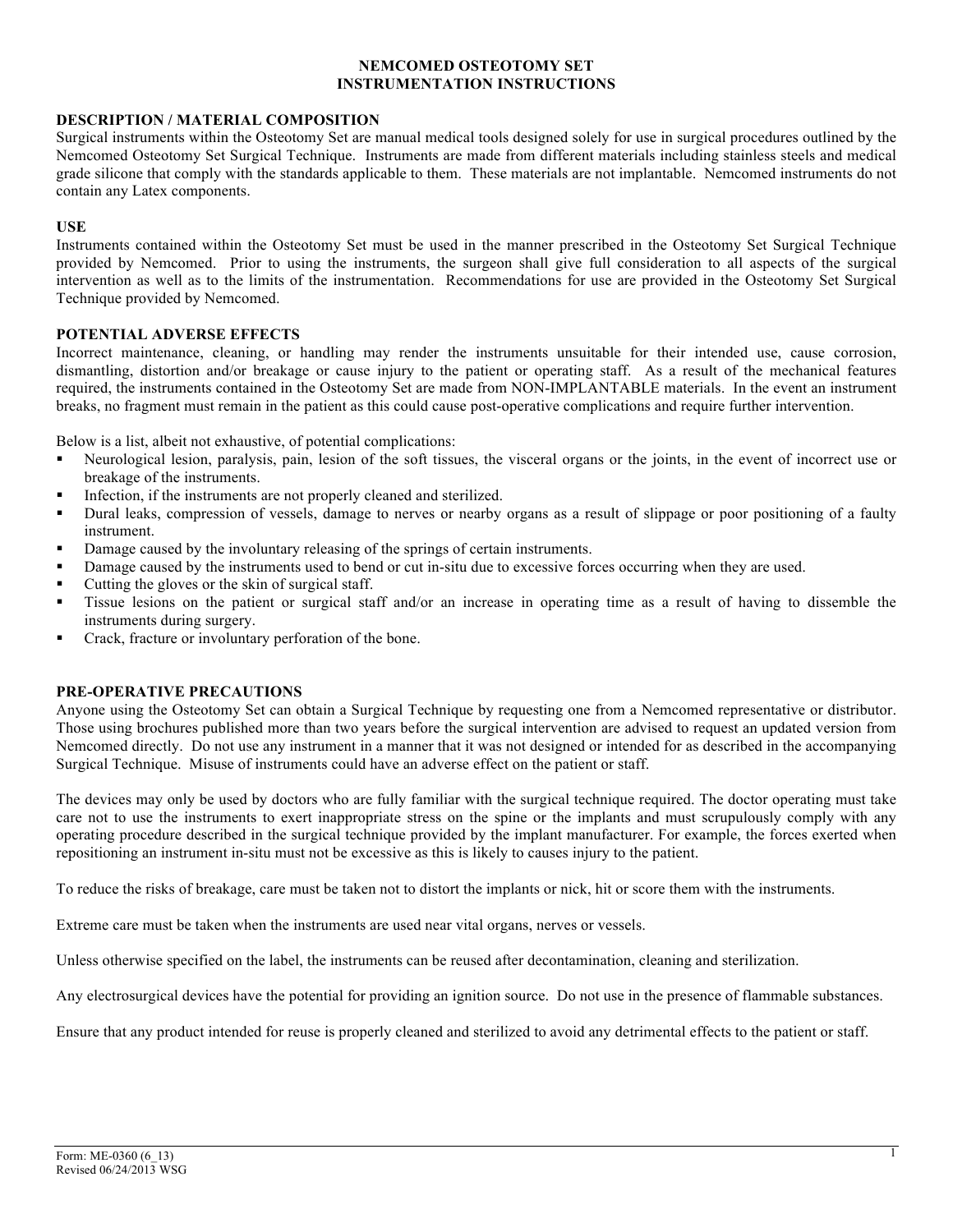# **CAUTION**

Federal law (U.S.A) restricts this device to sale by or on the order of a licensed physician.

# **PACKAGING**

Instruments contained in the Osteotomy Set are supplied NON-STERILE in an instrument container or individually packaged. The containers and the packaging of the instruments must be intact when received. The packaging materials must be completely removed prior to cleaning and sterilization.

# **INSTRUCTION PRIOR TO USE**

The life of the instruments depends on the number of times they are used as well as precautions taken in handling, cleaning, and storage. A high level of care must be used to ensure the instruments remain in good working order.

All instruments should be examined for signs of wear damage by doctors and staff in operating centers prior to surgery. The examination shall include a visual and functional inspection of the working surfaces, articulation points, and springs. It should also include verifying all welded connections, that all components are present, and the cleanliness of the orifices and cavities, as well as the absence of any cracks, distortion, impact, corrosion or other change. For instruments with articulations, lubrication may be necessary. Instruments within the set that perform a measuring function must be inspected of wear and the clear visibility of any surface markings.

NEMCOMED shall not be responsible in the event of the use of instruments that are damaged, incomplete, show signs of excessive wear and tear, or that have been repaired or sharpened outside the control of NEMCOMED. Any faulty instruments must be replaced prior to any surgical intervention.

# **INFORMATION FOR CLEANING AND STERILIZATION OF SURGICAL INSTRUMENTS**

Instruments are provided NON-STERILE.

For safety reasons, non-sterile devices must be pre-cleaned, cleaned and sterilized prior to use. Furthermore, for good maintenance, reusable instruments must be pre-cleaned, cleaned and sterilized immediately after surgery following the sequence of steps outlined in the following sections.

# **CLEANING**

Refer to the table below for specific pre-cleaning and cleaning cycle information for manual and automatic cleaning methods. Prepare an enzymatic cleaning solution per the manufacturer's instructions. Soak soiled instrument in the cleaning solution. Use a soft bristle brush to remove all traces of blood and debris, paying close attention to threads, crevices, seams, and any hard to reach areas. If the instrument has sliding mechanisms, hinged joints or flexible areas, actuate the area to free any trapped blood and debris. Rinse the instrument(s) thoroughly with warm tap water. Rinse all lumens, internal areas, sliding mechanisms, and hinged joints, actuating sliding mechanisms and crevices while rinsing. Ultrasonically clean instrument using an enzymatic solution, prepared in accordance with the manufacturer's instructions. Rinse the instrument thoroughly with warm water. Rinse all lumens, internal areas, sliding mechanisms, and hinged joints. Actuate sliding mechanisms and hinged joints while rinsing. Dry immediately after final rinse. Dry any internal areas with filtered, compressed air if available. Check for visible soil, if any soil is present, repeat the cleaning procedure. For instruments with moving parts, lubrication with a medical grade water-soluble lubricant may be necessary where applicable.

|                     | <b>MANUAL CYCLE INFORMATION</b>                 | <b>AUTOMATIC CYCLE INFORMATION</b>         |  |
|---------------------|-------------------------------------------------|--------------------------------------------|--|
| <b>PRE-CLEANING</b> | • Alcohol wipe                                  | • Soak in Ultrasonic bath                  |  |
|                     | • Soak in cleaning solution                     | • 15 minutes                               |  |
|                     | • 15 minutes, $40^{\circ}$ C (104°F)            | • Use non-metallic brush                   |  |
|                     | • Use non-metallic brush                        | • Rinse thoroughly in running water        |  |
|                     | • Rinse thoroughly in running water             |                                            |  |
| <b>CLEANING</b>     | • Soak in Ultrasonic bath                       | $\bullet$ Wash                             |  |
|                     | • 15 minutes, $40^{\circ}$ C (104 $^{\circ}$ F) | • 93 $\degree$ C (200 $\degree$ F) minimum |  |
|                     | • Use non-metallic brush                        | $\cdot$ 10 minutes                         |  |
|                     | • Rinse thoroughly in demineralized water       | • Rinse                                    |  |
|                     | $\bullet$ Dry                                   | $\bullet$ Dry                              |  |

A facility may choose to use different cleaning cycles other than the cycle suggested if the facility has properly validated the cycle to ensure adequate cleaning to facilitate sterilization.

Inspect all instruments prior to sterilization or storage to ensure instruments are suitable for use. Any instruments showing signs of damage should be set aside and sent for service or repair.